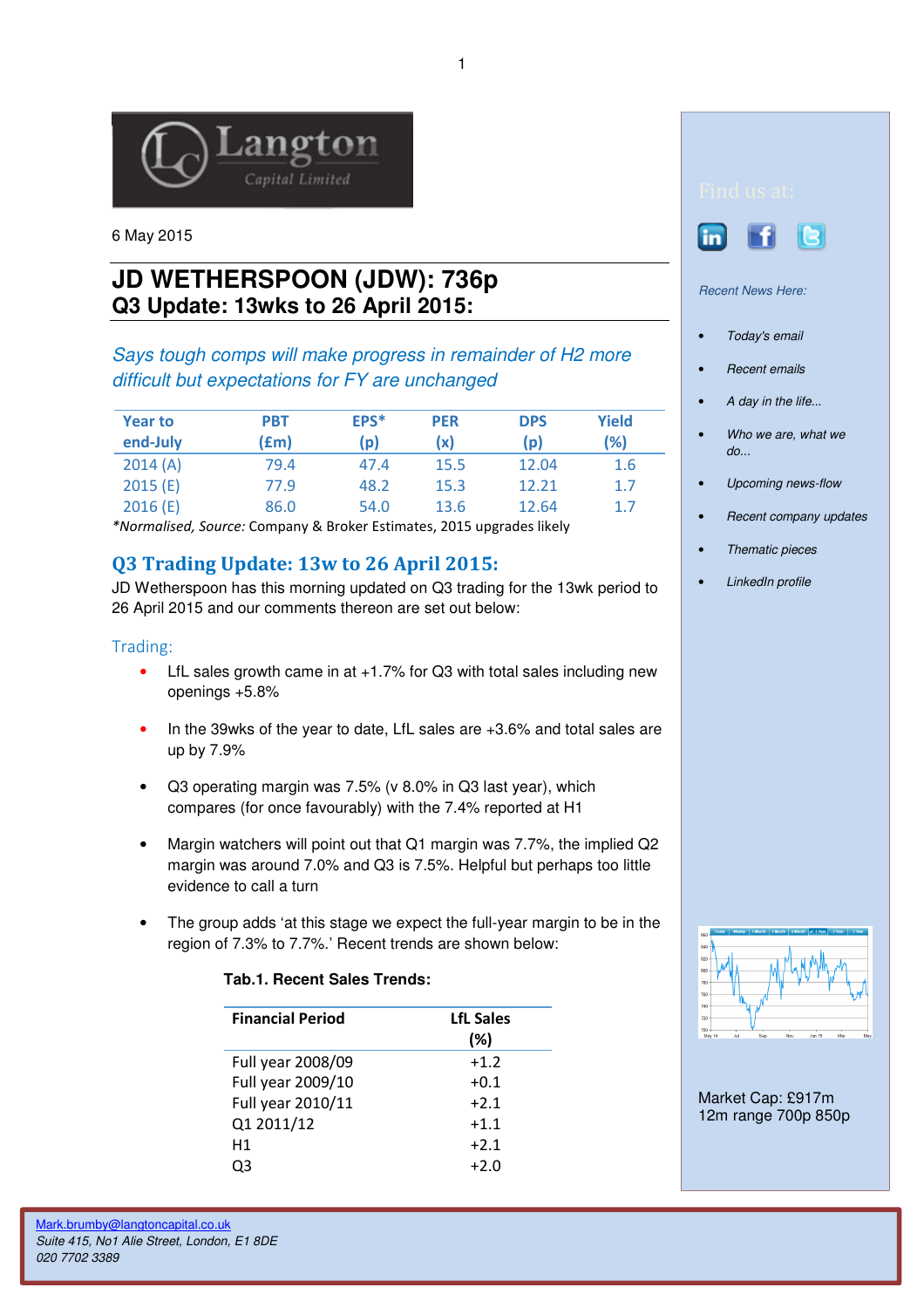| Full year 2011/12 | $+3.2$ |
|-------------------|--------|
| Q1 2012/13        | $+7.1$ |
| Η1                | $+6.9$ |
| Q3                | $+6.3$ |
| Full year 2012/13 | $+5.3$ |
| Q1                | $+3.7$ |
| Q2 (first 12w)    | $+6.7$ |
| Η1                | $+5.2$ |
| Q3                | $+6.2$ |
| Full year 2013/14 | $+5.5$ |
| First 6w 2014/15  | $+6.3$ |
| Q1                | $+6.3$ |
| Q2 (12w)          | $+2.8$ |
| Η1                | $+4.5$ |
| First 6wks H2     | $+1.6$ |
| 13wks to 26 April | $+1.7$ |
| 39wks to 26 April | $+3.6$ |

Source: Company Reports

#### Balance Sheet & Other:

- JDW says it has opened 20 new pubs and disposed of 4 since the start of the financial year.
- It adds 'we have 12 pubs under development and, in line with our last update, intend to open around 30 pubs in the current financial year. It is our present intention to open a similar number of pubs in the following financial year.'
- Re the group's financial position, it reminds investors it has 'bought back 1,621,163 shares, at a total cost of £12.5 million, since the start of the financial year' but says that other than this 'there have been no other significant changes in the Company's overall financial position since the publication of the interim accounts on 13 March 2015.'

#### Company Comment & Outlook:

- Re the trading outlook, JDW says 'the Late Night Levy, combined with higher business rates per pint and a huge VAT disparity, mean that pubs continue to trade at a great disadvantage to supermarkets.'
- No change there. The group adds 'the second half of the last financial year was strong, which will make it difficult to improve on that performance in the current year' and it says 'our expectations for this full financial year remain unchanged.'
- Re FY16, JDW says it has more pubs and is seeing 'stable utility prices and slightly lower interest rates.'
- Less helpfully, it is seeing 'increased competition from supermarkets and restaurant groups, together with additional staff and repair costs.'
- Chairman Tim Martin does not comment further but the group says 'we will provide updates, when appropriate, on these, as next year progresses.'

**Langton View:** JD Wetherspoon performed strongly in Q1 but, on the back of tougher comps, this slowed a little in Q2 and slowed a little further at the beginning of H2. The group now seems to be saying that its LfL sales could trend towards flat for the rest of the year.